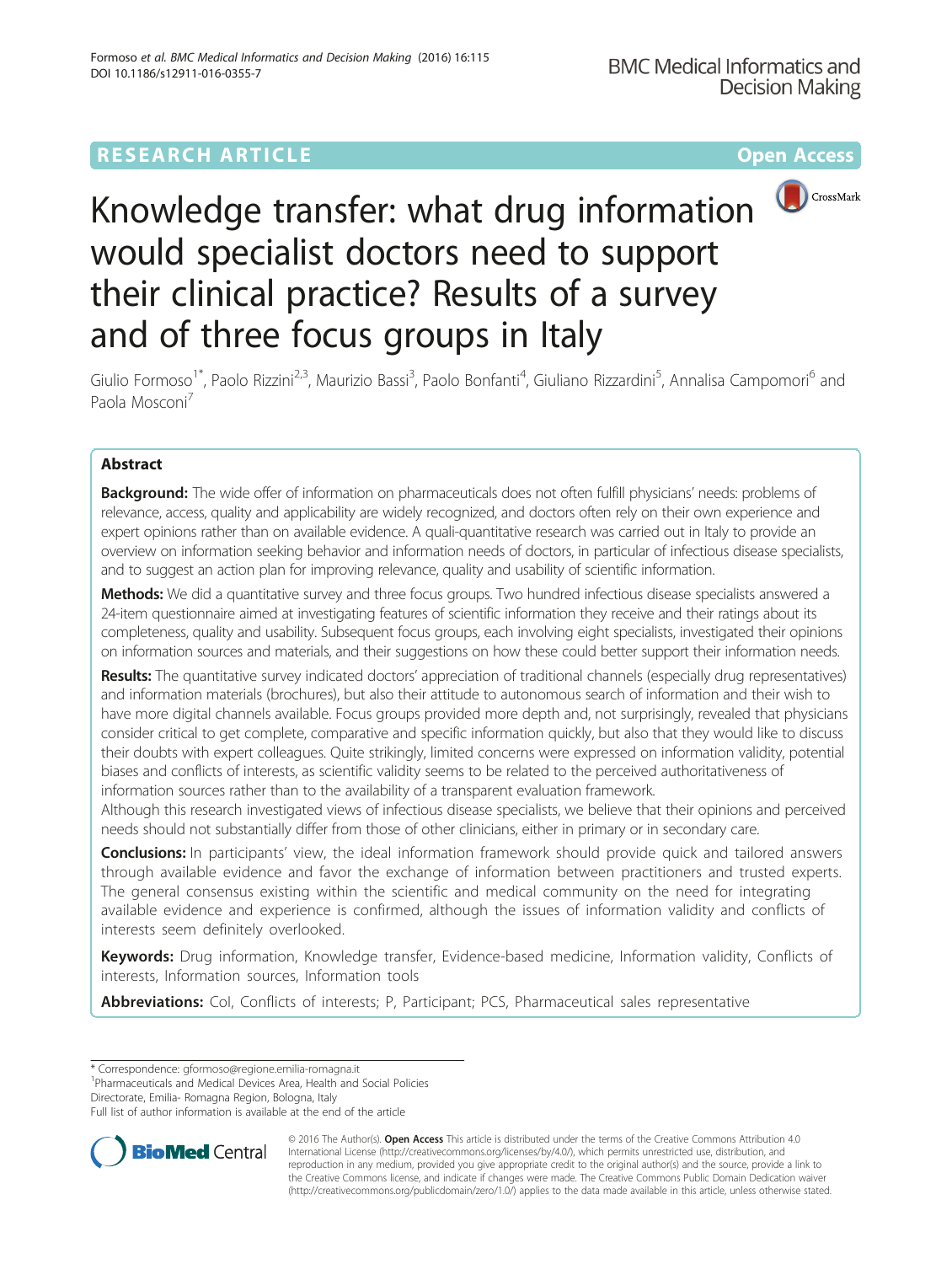# Background

# The information paradox

This definition has been used a couple of decades ago to qualify a situation health professionals often face: loads of information from clinical studies, reviews, guidelines made available through journals, websites, meetings, etc. but not matching with access to valid, relevant and eventually useful information when it is needed [[1, 2](#page-7-0)]. In two decades this situation has not substantially changed: the information flow is even growing, considering the ease of diffusion of digital sources and their increasing popularity among physicians, [[3\]](#page-7-0) so that in a recent editorial from the New York Times physicians are attributed a "Stendhal syndrome", such as the French writer who felt overwhelmed by the pieces of art surrounding him when he visited Florence [\[4](#page-7-0)]. However, unlike the relevance (and beauty) of Florentinian paintings and sculptures, information materials targeted at practitioners less frequently offer relevant and also intelligible, practical and unbiased information, free from conflicts of interests (CoI), on the effectiveness and safety of drugs and other health care interventions that can be usefully transferred to clinical practice [[5, 6](#page-8-0)]. The evidence-based medicine (EBM) movement advocated the integration of individual clinical expertise with the best available external clinical evidence from systematic research [[7](#page-8-0)]. However, difficulties in accessing and evaluating such evidence and limits in its application to individual patients [\[8\]](#page-8-0) may cause over-reliance on expertise, either as own experience or as enlightenment from "experts", [[9](#page-8-0)] and on information brought directly or indirectly by drug companies; the latter often represents physicians' main information source but inevitably reflects interests of drug producers, [\[10\]](#page-8-0) often being associated with higher prescribing frequency and costs or lower pre-scribing quality [[11](#page-8-0)].

The gap between doctors' information needs and access to valid and relevant information does not seem a fully exploited field of research. Specifically, there is limited research on doctors' opinions about pros and cons of different information sources, about how "old" channels (like pharmaceutical sales representatives – PSR and seminars) and materials (like scientific papers and flyers) can be integrated by "new" digital channels (like websites, tablet apps, e-mail alerts, etc.) to provide physicians with relevant information and fill the knowledge gaps. In this regard opinions of hospital specialists may be of particular relevance, considering their strong request of information of high quality, often under time pressure. The area of infectious diseases is of specific interest, as in the last 15–20 years it witnessed a sharp improvement in effectiveness of therapies, in particular in the HIV area, but also potential concerns about their high costs and consequently their sustainability for health systems: for these reasons, physicians in this clinical area may provide relevant insights about the added value of drug information sources.

This quali-quantitative research explored opinions and suggestions of infectious disease specialists to provide an overview of information seeking behavior and information needs of doctors, to suggest an action plan to improve quality, relevance and usability of information on drugs, the latter representing a key "equipment" for both secondary and primary care physicians.

# **Methods**

The research has been supervised by an Advisory Committee and has been carried out by Doxa Institute, an opinion research company, Italian branch of Gallup International Association. It consisted of two parts: a quantitative survey and a qualitative analysis by means of three focus groups.

a) Quantitative survey. In September 2014, two hundred infectious disease specialists expert in HIV therapies were involved through Computer Assisted Telephone Interview (CATI) and asked to answer to a 24-item pre-tested questionnaire (see Additional file [1](#page-7-0)). This survey was aimed at describing: the type and frequency of drug information they receive from drug firms or that they independently seek; investigating their preference (expressed through numeric scales from 1 to 10) about specific channels and features of scientific information they receive from PSR, meetings/congresses, courses, e-mails/web calls and from independent sources; asking their ratings about the quality, completeness, usability and credibility of such information, about which methodological characteristics of the presented data may affect the quality of information and about their preference on traditional vs new digital information sources; and finally describe their unmet needs. The questionnaire was pre-tested on ten physicians to assess content validity and comprehensibility. The final sample was randomly selected through an automatic system of management of phone interviews, to allow for a balanced distribution of respondents coming from four geographic areas of Italy (north-west, north-east, centre, south and islands). The sampling frame came from a list of about 1000 physicians, whose names were collected by Doxa, working in infectious diseases hospital wards within the Italian NHS or in NHS accredited hospitals, specialized in providing care to HIV patients. A 95 % confidence interval of  $\pm$  6,2 % was associated with the sample size chosen. Data check and descriptive statistics were performed using SAS<sup>®</sup> and DIANA<sup>®</sup> statistical software, respectively.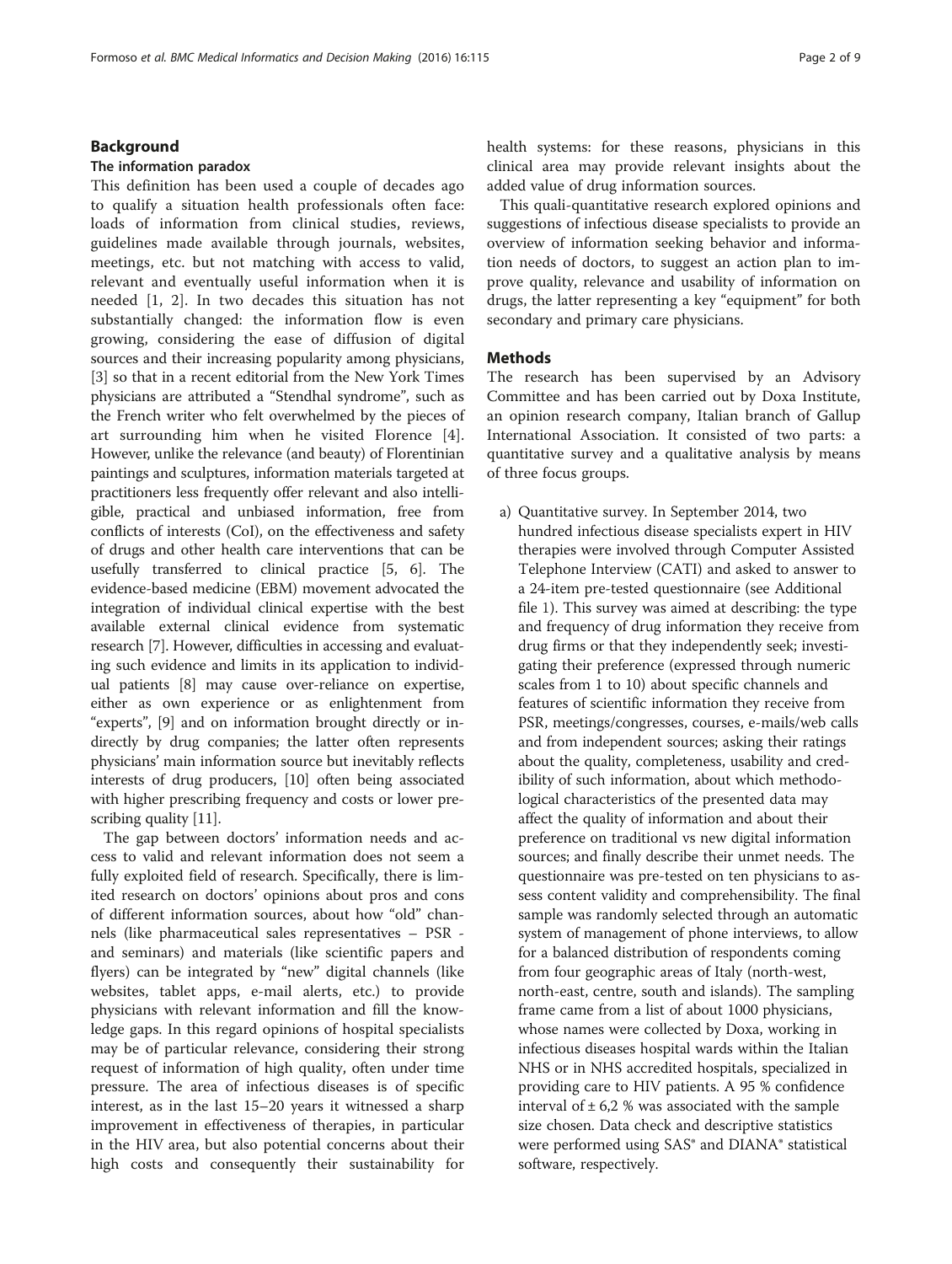b) Qualitative research. Three focus-groups were run in March 2015 in different cities (Milan, Rome and Naples) and geographical areas, each involving eight infectious disease specialists - expert in HIV therapies - to discuss more in depth their information needs in the context of clinical practice, their experience with different information channels, and their suggestions on how they could be better supported in order to meet their information needs. Doctors were asked to share their opinions on drug information starting from their view of the current model, exploring their information needs and stimulating their suggestions on optimal ways to address these needs. Specifically, the moderator progressively elicited their opinions on information sources and materials as for their reliability (scientific validity and transparency), completeness (if there are gaps in information they would need and if they are presented with all the available information) and usability (easy access, rapid uptake and implementability). Additional file [2](#page-7-0) provides details about the structure of the focus groups and their contents, addressed through specific questions. Participants were randomly selected out of the same list mentioned above as for the survey methodology; criteria were adopted to avoid that more than two of them worked in the same hospital. None of the selected physicians had participated to the quantitative survey. Participants were not reimbursed for their time, but provided with petrol coupons so that there were not at a financial loss to attend the focus groups in person. Focus groups were led by an expert moderator. Participants' answers were analyzed using content analysis, by creating sub-categories and verifying the association between the formulated hypotheses and contents emerging from the focus groups. Quotes of specific phrases stated by participants have been reported (in italics); each participant was given an unique ID code, assigned consecutively in each of the three focus groups (ID 1 to 8, 9 to 16 and 17 to 24), to allow assessing the spread of participant opinions.

# Results

- a) Quantitative survey
- To obtain a geographically balanced sample of 200 respondents, 364 physicians had been contacted; 146 (40,1 %) declined to participate and 18 (4,9 %) did not comply with the sampling criteria. Respondents were mostly males (71 %), well experienced professionals (only 17 % had less than 15 years of professional experience) mostly assisting more than 300 patients a year (Table [1\)](#page-3-0). In the previous 4 months almost all of them (98 %) received information from PSR, on average a couple of

times a week; more than one-third also got in contact with PSR through phone or web calls. Sixty-five percent said they had participated to sponsored meetings/congresses. Generally speaking, PSR were the most appreciated channel of information (average score of 8.5 out of 10) followed by sponsored meetings/congresses (7.8/10). Web calls (7.4/10) and especially phone calls (6.5/10) were quite less appreciated, indicating doctors' preference for information received through contacts face-to face (Table [2\)](#page-3-0). More specifically, PSR were the most appreciated channels in terms of quality, credibility, completeness and usability (score 8.5 or 8.6/10) although responses show little discrimination among different channels, including those independent from drug industry (Table [3\)](#page-3-0). Opinions about transparency and awareness of CoI followed the same pattern, and PSR were regarded as the most transparent channel (score: 8/10). As for qualifying contents presented by PSR, respondents also showed little discrimination among specific characteristics (like availability of RCTs or systematic reviews, or use of absolute risk differences, or detailed information about patient characteristics, etc.) and their perceived importance (Table [4](#page-3-0)). As for scientific and/or promotional materials, most respondents (89 %) received brochures from PSR, although two-thirds also got paper information available through websites and 29 % got kit of slides or multimedia files. Overall, materials received were mostly (75 %) in traditional (paper) format. Brochures were the preferred ones (by 38 % of respondents) followed by information available through websites (20 %). Although opinions about traditional materials and channels of information were quite positive, the possibility of "digital" innovation (for example, receiving more information through the internet or digital apps) was regarded favorably and 70 % would have preferred digital channels, if available. Overall, 84 % of respondents said they are satisfied with information received (no unmet needs) and just 8 % said they would like more information on a regular basis, but 71 % declared that they often or always search information autonomously, especially

- b) Qualitative research
- We report qualitative findings highlighting participants' quotes in italics, associated with participants' ID codes (see also Table [5\)](#page-4-0).

through the web and through scientific literature (for 42 and 20 % the preferred sources, respectively).

# Pharmaceutical sales representatives and sponsored sources

Positive opinions about PSR were confirmed. Flexibility in setting meeting times and helpfulness in providing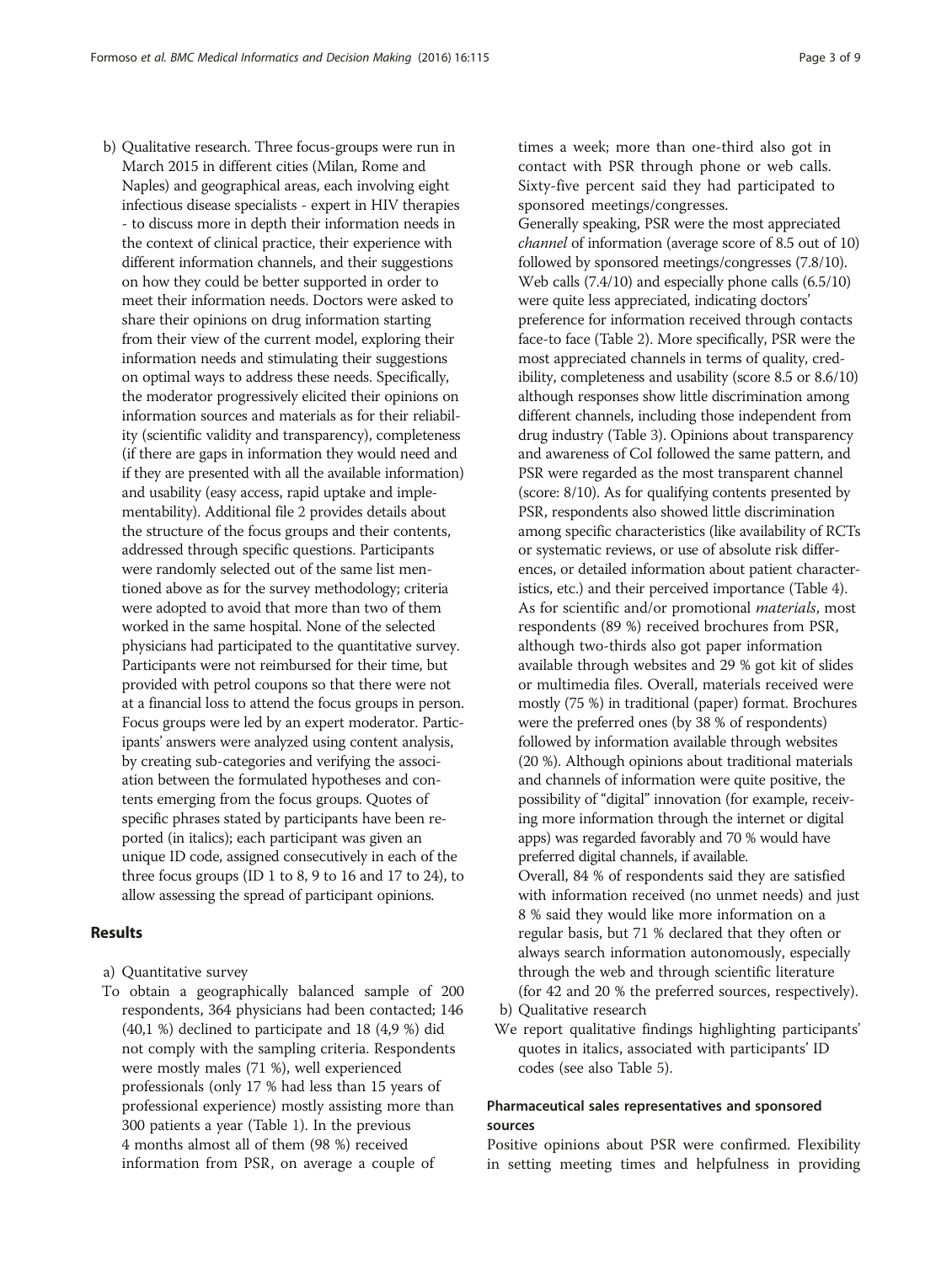specific information "on demand" look as the main reasons for such appreciation: "... when I ask for information, PSR bring it to me the day after" "I like information targeting specific needs … personalized" [participant ID (P) 20]. In this specialist setting, respondents considered PSR well prepared and able to put the information critically in context ("… they compare their drug to other ones, bringing bibliography to support it"  $[P 1]$ ). Transparency of PSR goals was also considered very favorably: the

Table 2 Respondents' scores on importance of information channels (scale:  $1-10$ ;  $n = 200$ )

|                                                         | Average score | % scoring at<br>least 8/10 |
|---------------------------------------------------------|---------------|----------------------------|
| Pharmaceutical sales<br>representatives                 | 8.5           | 92%                        |
| Sponsored meetings -<br>congresses                      | 7.8           | 73 %                       |
| Sponsored CME courses                                   | 7.5           | 68 %                       |
| E-mail from drug<br>companies                           | 7.4           | 64 %                       |
| Web-calls with pharmaceutical<br>sales representative   | 7.4           | 58 %                       |
| E-mail from journal                                     | 7.3           | 59 %                       |
| Phone calls from pharmaceutical<br>sales representative | 6.5           | 30 %                       |
|                                                         |               |                            |

Table 3 Respondents' average scores on specific attributes of information channels (scale:  $1-10$ :  $n = 200$ )

|                                               | Ouality |     | Credibility Completeness Usability |     |  |
|-----------------------------------------------|---------|-----|------------------------------------|-----|--|
| Pharmaceutical sales<br>representatives       | 8.6     | 8.5 | 8.5                                | 8.5 |  |
| Sponsored meetings -<br>congresses            | 8.3     | 8.2 | 8.2                                | 8.1 |  |
| Sponsored CME courses                         | 8.2     | 8.2 | 8.1                                | 8.1 |  |
| Information independent<br>from drug industry | 8.3     | 8.3 | 8.3                                | 8.3 |  |

objectives of PSR and in general of the pharmaceutical industry are explicit and knowing agenda and CoI of information providers was regarded as a very important feature ("… you know which side they are on and they are honest in admitting that" [P10]). For this reason, also sponsored symposia were deemed transparent and therefore not problematic ("It is clear who is behind them … knowing it, we don't have any problem" [P2]); usefulness of symposia lies in the possibility of integrating different points of view, also with the contribution of specialists in different areas ("… for example, you can talk with urologists to see how they approach infectious diseases in urology" [P11]), although time required to participate was considered an important limit ("... you can only choose few events a year … depending on the time you can put on them" [P12]). Activities sponsored by foundations associated to drug companies were instead perceived as "… more problematic, as their goals are not transparent" [P15]. They were perceived as having a potentially relevant role though, as "…arbiters between pharmaceutical companies" [P13], "… setting the field for objective, comparative assessments" [P14] "… providing trustworthy information … being providers of culture" [P22]; in this regard, they should not be related to (financed by) one specific company, so that their neutrality would be assured. CME courses, providing

Table 4 Respondents' scores on importance of specific elements in information brought by pharmaceutical sales representatives (scale:  $1-10; n = 200$ )

|                                                         | Average score | % scoring at<br>least 8/10 |
|---------------------------------------------------------|---------------|----------------------------|
| Availability of RCTs vs placebo                         | 8.1           | 81 %                       |
| Use of absolute risk differences                        | 8.0           | 79 %                       |
| Availability of RCTs vs best<br>alternative treatment   | 8.0           | 77 %                       |
| Detailed information about<br>patient characteristics   | 8.0           | 76 %                       |
| Availability of systematic reviews                      | 7.9           | 75 %                       |
| Availability of RCTs not sponsored<br>by drug companies | 7.9           | 74 %                       |
| Indication of the added value<br>of drugs under study   | 7.9           | 71 %                       |

<span id="page-3-0"></span>•North west 27 % •North east 15 % •Center 25 % •South 33 %

• male 71 % • female 29 %

•  $\leq$ 35 14 % • between 35 and 45 13 % • between 46 and 54 37 % •  $>55$  49 %

 $\cdot$   $\leq$ 15 years 17 % • between 16 and 20 years 21 % • between 21 and 25 years 26% • >25 years 36 %

•  $\leq$ 100 16 %  $\cdot$  between 101 and 300  $\cdot$  32 % •  $>300$  52 %

Sex

Age

Professional experience

Assisted patients/year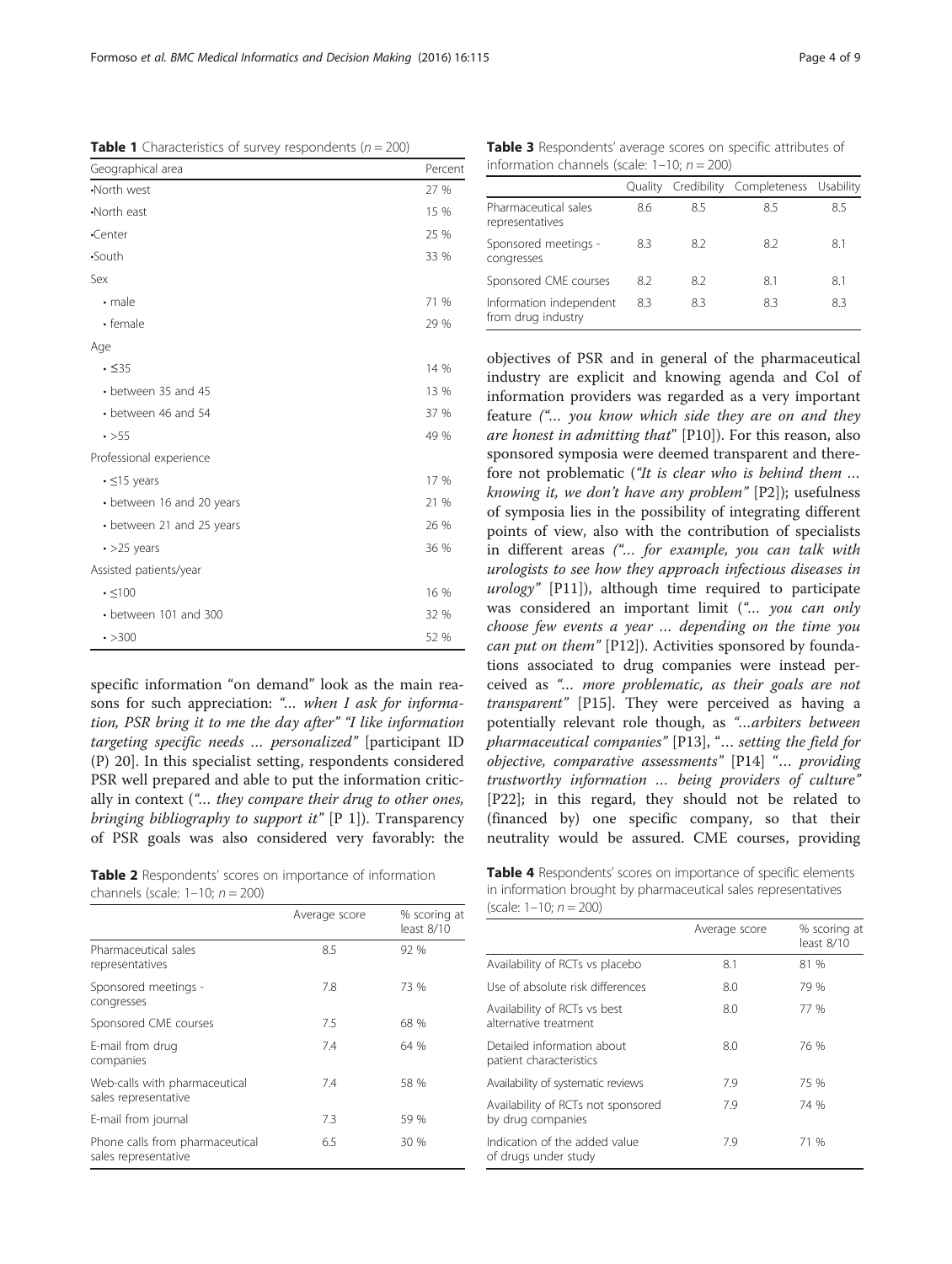| Feature                                 | Ouotes                                                                                                                                                                                                                |
|-----------------------------------------|-----------------------------------------------------------------------------------------------------------------------------------------------------------------------------------------------------------------------|
| Reliability                             | " information is reliable when it is transmitted by an authoritative source "                                                                                                                                         |
|                                         | " world-famous opinion leaders  big shots, who have great experience and have done pivotal studies  when they talk,<br>we just listen "                                                                               |
|                                         | (in scientific research) " the presence of authoritative and independent researchers is important "                                                                                                                   |
|                                         | (in scientific journals) "drugs can be evaluated by researchers outside the sponsor company "                                                                                                                         |
|                                         | " if the goal is improving patient care I trust it  I don't if we talk about piddling                                                                                                                                 |
| Completeness                            | " it's necessary to look at everything  let's not just look at positive data  every drug has weaknesses and knowing<br>about them would bring added value to info"                                                    |
|                                         | " comparative information to understand which drug is better for one patient and which for another one "                                                                                                              |
|                                         | " if you don't relate information to everyday practice, what is the use of it?"                                                                                                                                       |
| Usability                               | " easily accessible, through the web  in Pubmed  possibly free of charge "                                                                                                                                            |
|                                         | " not too detailed  or pompous  it should be strict to the point  providing hints that I can deepen on my own "                                                                                                       |
|                                         | " when I ask for information, drug reps bring it to me the day after "                                                                                                                                                |
|                                         | " I like information targeting specific needs  personalized "                                                                                                                                                         |
|                                         | (quidelines refer to populations) "different from your own patients  in different countries they say different things  you<br>cannot read them in one minute  they are huge "                                         |
| Exchange                                | " I would like talking with colleagues  they may have more experience with specific types of patients  sometimes I<br>don't know how to manage them I'd like getting help to choose the right drug for each patient " |
|                                         | " people with field experience  with knowledge that you can't find anywhere "                                                                                                                                         |
|                                         | " information-sharing is really enriching  it creates synergy  it is quick, maybe directly at bedside  it refers<br>to real situations, unlike statistics in congresses "                                             |
|                                         | " let's talk about real cases  there is a wide array of patients  they are different from theory  we also cure immigrants "                                                                                           |
| Transparency -<br>conflicts of interest | (drug reps) " you know which side they are on and they are honest in admitting that "                                                                                                                                 |
|                                         | (sponsored symposia) " it is clear who is behind them  knowing it, we don't have any problem "                                                                                                                        |

<span id="page-4-0"></span>Table 5 Some quotes from focus groups on participants' opinions about key features of drug information

credits for professional update, often organized by pharmaceutical companies, were perceived as the least useful information channel ("… a lost occasion to get relevant updates" [P8] "… completely useless … just window-dressing … nobody checks if their contents are adequate" [P3] "… we are just forced to participate to get professional credits" [P10]).

# Other information channels

As for channels not directly associated with pharmaceutical companies, scientific societies were highly regarded as they "… promote the scientific debate" [P6] "… using authoritative sources, like world-famous opinion leaders … big shots, who have great experience and have done pivotal studies" [P8] "… when they talk, we just listen" [P24]. Reliability of scientific journals (in particular of those perceived as the most relevant ones) was highly trusted too, since information is peer-reviewed ("…drugs can be evaluated by researchers outside the sponsor company" [P19]) and their online availability was seen as a great advantage, allowing relatively easy searches of different articles on the subject of interest and providing a wide array of information on drug effectiveness and safety ("… they are easy to search, using the right keywords" [P14]). In this regard, internet in general was

considered as a wide and potentially relevant reservoir of information ("… you can find everything you need … just in time" [P14] "… have an overview" [P12] "… on new drugs, drug interaction, safety" [P14]) but attention is needed in selecting trustworthy information ("… there is a risk of finding false information" [P21] "… you must be careful" [P12, P21]). Lastly, guidelines (mostly those developed by international panels) were considered potentially useful for presenting a wide array of information ("… they may not tell you the right solution for a specific patient, but can help make your way" [P12] "... and tailor one" [P21]), although they often refer to populations "different from your own patients", [P13] may reflect the context of the country where they have been written ("... in different countries they say different things" [P19]) and are time consuming (".. you cannot read them in 1 min"  $[P12]$  "... they are huge"  $[P2]$ ). On the other hand, expert opinion and word of mouth among colleagues ("... *people with field experience"* [P14] "… with knowledge that you can't find anywhere" [P22]) was pointed as an extremely important information channel ("… information-sharing is really enriching" [P10] "… it creates synergy" [P11] "… it is quick" [P4] "… maybe directly at bedside" [P23] "… it refers to real situations, unlike statistics in congresses" [P4]).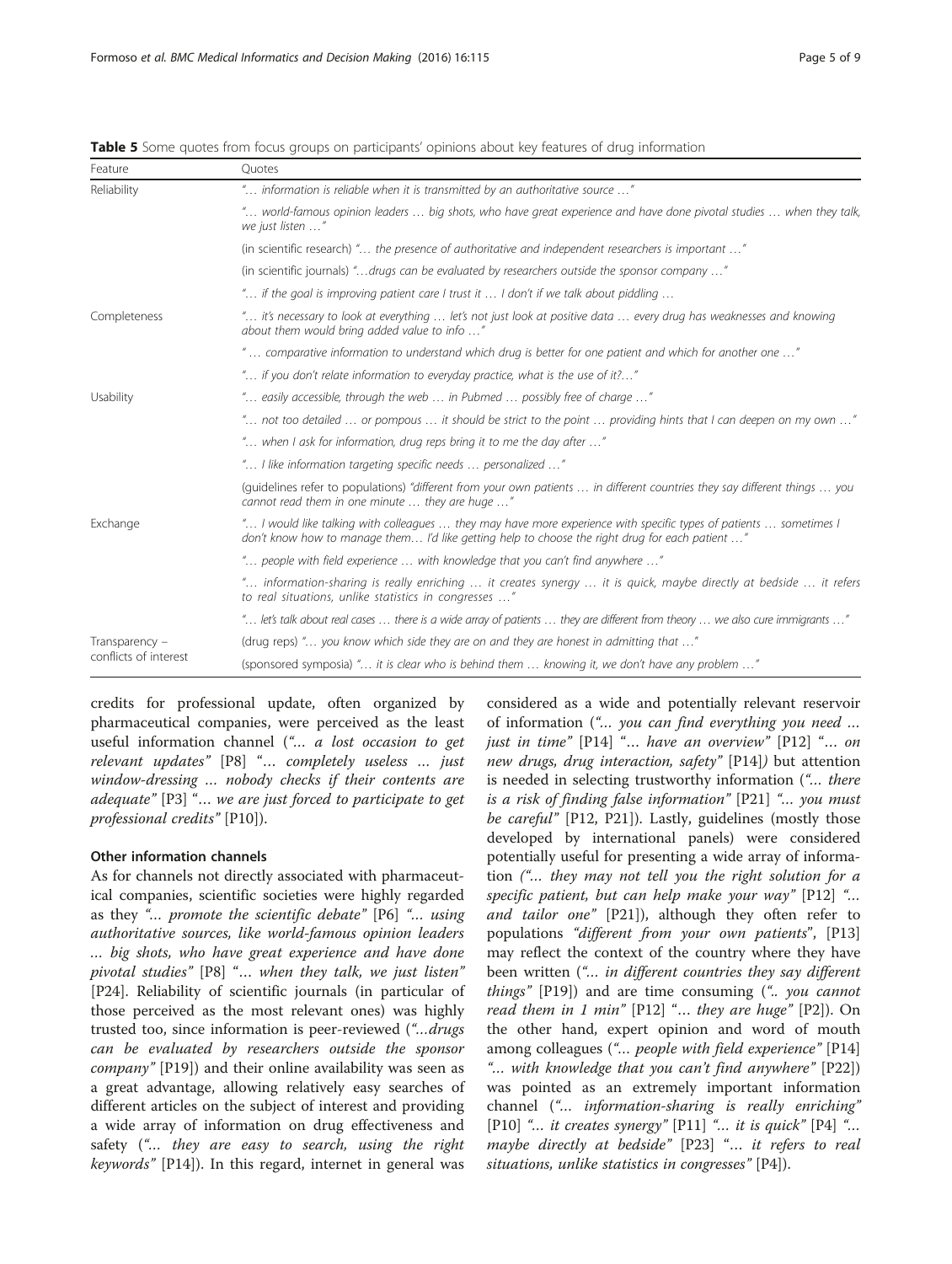## Qualifying characteristics of scientific information

In participants' view, reliability of information especially depends on the presumptive authoritativeness of the source ("… information is reliable when it is transmitted by an authoritative source") [P16] and of researchers submitting it ("... the presence of authoritative and independent researchers is important" [P14]) rather than on critical assessment of evidence; other than that, reliability was associated with relevance to patient care ("… if the goal is improving patient care I trust it … I don't if we talk about futile arguments" [P17]) and to items like study sample size ("… sometimes they don't even tell you about that" [P5]) and comparison groups ("… knowing the difference vs alternative treatments would be very useful" [P7]).

Completeness of information was associated with the availability of negative and not just positive data ("… it's necessary to look at everything … let's not just look at positive data" [P3] "… every drug has weaknesses and knowing about them would bring added value to info" [P8]), of data on side effects and drug interactions, on comparative data to assess "… which drug is better for one patient and which for another one" [P8] and of post-marketing data so that effectiveness in everyday practice could be assessed ("... if you don't relate information to everyday practice, what is the use of it?"  $[P5]$ ).

As for usability, information should be "easily accessible … in Pubmed" [P18] "… through the web, possibly free of charge" [P9] and "… not too detailed … or pompous … it should be strict to the point … providing hints that I can deepen on my own …" [P6].

#### How physicians' information needs may be addressed

According to participants, a community of physicians coordinated by trusted opinion leaders and connected through the web could be the ideal answer to physicians' information needs ("… I would like talking with colleagues" [P10] "… they may have more experience with specific types of patients" [P9] "... sometimes I don't know how to manage them" [P19] "… I'd like getting help to choose the right drug for each patient" [P10]). Colleagues could share their case reports and their everyday experience ("… let's talk about real cases … there is a wide array of patients … they are different from theory … we also cure immigrants" [P11]), which could be integrated by easily accessible evidence-based information from bibliographic databases and authoritative scientific journals.

# **Discussion**

This research offers a number of important elements to enlighten the debate on doctors' information needs and information seeking behavior, integrating the results of a quantitative survey with findings from three focus groups, and gathering participants' suggestions on how to improve access to, perceived quality, relevance and usability of, scientific information. In particular, focus groups enriched findings from the quantitative survey, allowing for better discrimination of perceived reliability and usefulness of different information sources, for in-depth analysis of physicians' information needs and for defining their suggestions to meet these needs. Even considering the specificity of investigating opinions of specialists in infectious diseases and HIV therapies in Italy, which is the main limit of this research, we believe that it could bring relevant contents to the debate on drug information needs in general as drugs are the most important "equipment" for all clinicians - in either secondary or primary care - and all of them share the need to keep pace with drug related research in spite of hurdles like time constraints, pressure from drug companies and also from patients and health managers.

The quantitative survey showed that PSR are considered as valuable information providers, mainly because they are always available to supply information with a flexible schedule and also "on demand". We cannot say whether such views were swayed by other positive reinforcements offered by PSR in addition to their support and time flexibility. However, appreciation of "traditional" channels (PSR) and info materials (brochures) seemed to be partly contradicted by doctors' positive attitude to autonomous search of information, and by their wish to have more digital channels available to build an enhanced information framework; anyway, the overall picture emerging from the survey suggests that respondents were quite satisfied with the information they receive. Focus groups allowed for in-depth analysis and integration of these initial findings, showing a more articulated picture and a deeper understanding of limits that currently available information may have. In particular, participants' opinions about strength and weaknesses of different information sources, channels and materials clearly revealed two general features that an information framework should have in order to meet with doctors' perceived needs: on one side, physicians would like to be able to get – from dedicated professionals like PSR and also autonomously – complete, comparative (vs alternative treatments) and practical information quickly, targeting specific needs they would have in specific clinical circumstances, so that it can be easily used in everyday clinical practice; on the other side they would need to discuss their doubts with expert colleagues and get support from their experience. Therefore information focusing on specific needs should be "quick and easy" to access through PSR, internet and digital supports but should be also, and especially, shareable among practitioners and mediated by expert opinion: in other words, an evolution would be needed towards a more integrated use of the web for quick and targeted answers to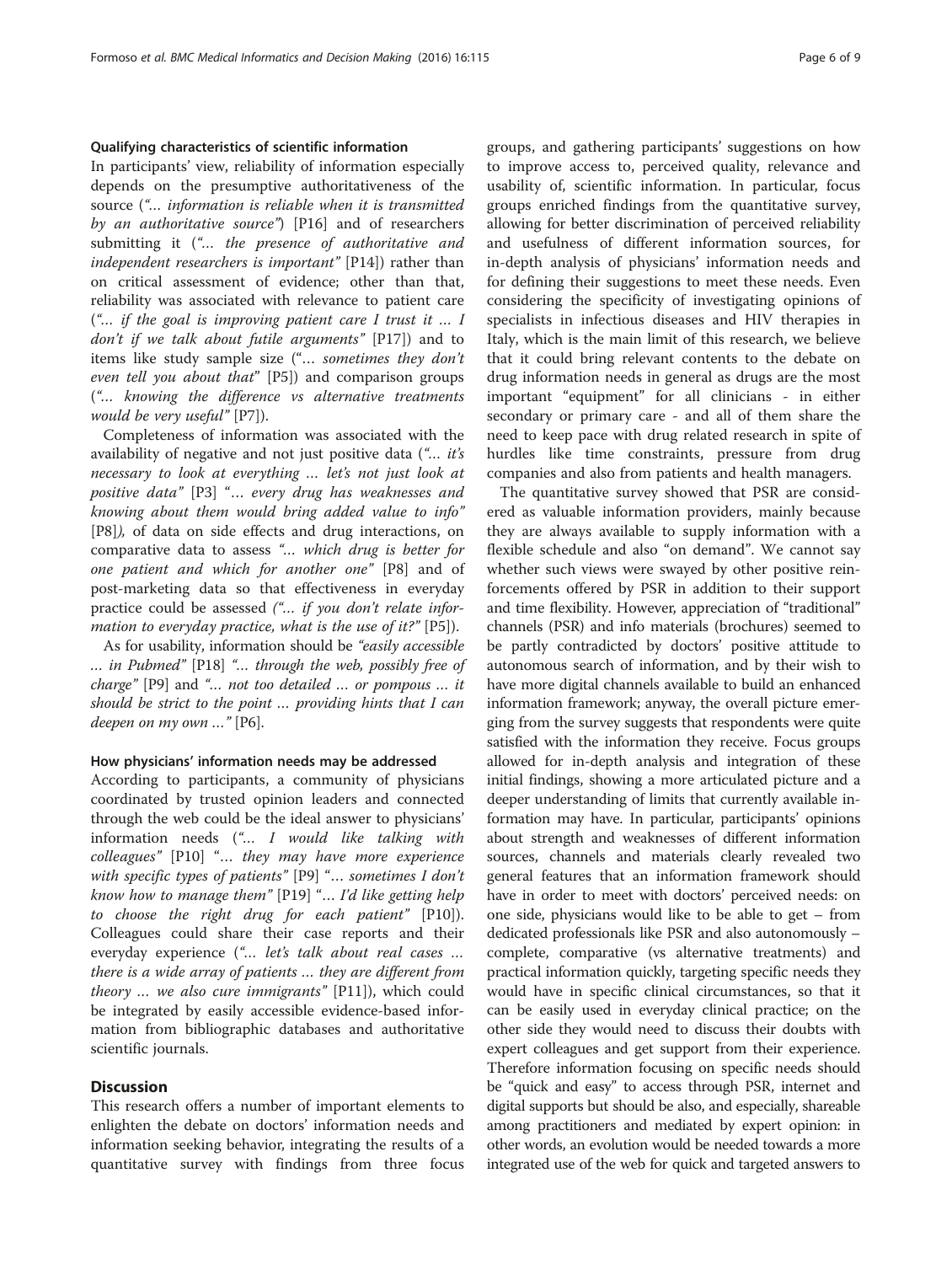clinical questions, combining the power of bibliographic and clinical databases on one side and clinical experience and expert opinions on the other side.

These findings are not completely new. Looking at the available literature, even though scientific articles from a few years ago may not fully reflect the current situation with the evolution of information frameworks, there are two main elements that characterize the information needs of doctors and their seeking behavior. First, their demand for quick answers associated to time constraints; [\[12](#page-8-0)–[14](#page-8-0)] and second, their reliance on experience from expert colleagues, who can (quickly) provide hints overcoming the difficulty to apply information about "average" patients to their own clinical encounters [\[2](#page-7-0), [12, 15\]](#page-8-0).

It is worthy of note that participants to our research were primarily concerned with the object of the information they want (targeted to specific patient needs - often not covered in scientific literature, which is mainly centered on "average" patients) and on the information framework that should provide it quickly (hyperconnected, with both expert colleagues and databases). Limited concerns were expressed on more specific characteristics of information, like its validity, potential biases and actual "evidence-base": the need for information materials based on a reproducible analysis of the available evidence (therefore, based on a systematic methodology) was not focused on, and the threats due to non-publication of negative studies (publication bias) were generically dealt with as need to have also negative and not just positive data available. Limited concerns were also expressed about the need for information independent from vested interests, although independence – together with authoritativeness – of researchers has been cited as desirable. In this regard, knowing who produces the information was generally regarded as a fundamental element to qualify it as potentially useful, regardless of the presence of CoI. For example, participants did not show concerns about possible CoI and hidden biases associated to sponsored studies: they were confident that the filter operated by peer-review in scientific journals helps select valid research and that their own evaluation, together with their own and their colleagues' personal experience, could help identify scientifically valid information as well as its applicability. Scientific validity seems to be assured by the perceived authoritativeness of information sources rather than the availability of an explicit and transparent evaluation framework, which is not asked for. Journal names, or names of experts who share their opinion, or names of scientific societies seem more important than an evidence-based assessment of the contents, that information materials generally do not provide in a plain and intelligible way and which would require time and skills

that doctors generally do not have [[16, 17\]](#page-8-0). No concerns about CoI of scientific journals [[18\]](#page-8-0) had been expressed either.

If we consider qualitative limits in the current offer of information to physicians, lack of EBM training in medical schools and time constraints, relying on the perceived authoritativeness of experts, local opinion leaders, [[19](#page-8-0)] journals or societies may be an expected outcome and may often be a necessary shortcut to overcome difficulties in assessing the available evidence and using it in everyday practice. Risk of slipping from evidence to "eminence" based medicine – as self-referential assessment of health care interventions has been facetiously defined [\[20](#page-8-0)] - is concrete. More efforts are needed to provide doctors with more informative, useful and, at the same time, scientifically valid materials (either on web or on paper), based on systematic analyses of the available evidence [[21](#page-8-0)] and synthesized through easy-to-read formats. These should ideally show a clear description of the characteristics of study populations, discuss results using absolute risk differences, evaluate possible study biases and highlight what the information does add in defining the place in therapy of drugs comparing to what is known about the therapeutic alternatives [\[5,](#page-8-0) [22\]](#page-8-0). Of course, web materials would allow different and additional layers of information through the use of hypertexts, and enhanced search engines would help accelerate the search for tailored answers.

Such ideal framework for evidence-based information would not be at odds with experience and expert opinions mediating its translation in clinical practice: evidence itself, if deployed by a thorough evaluation of the clinical context where it would be applied, is perceived as an academic exercise and can be of little use. The need for integrating a transparent assessment of evidence with experience is what the evidence-based movement itself has always advocated as David Sackett, considered one of the fathers of EBM, clearly wrote in a landmark 1996 editorial: "The practice of evidence based medicine means integrating individual clinical expertise with the best available external clinical evidence from systematic research" [[7\]](#page-8-0). In keeping with this principle, clinical practice guidelines are (or should be) developed through a systematic assessment of the available evidence [\[23](#page-8-0)] made by multidisciplinary groups of experts [\[24](#page-8-0)]. Such integration of evidence and experience, taking the collaborative nature of medical work into consideration, [\[25](#page-8-0)] is quite different from that "eminencebased" medicine, based on self-referential attitudes that many opinion leaders often show: while providing practical answers and hints to their colleagues, the so called experts would need to support their opinions with a transparent assessment of the available evidence, and show that they do not have potential CoI that may drive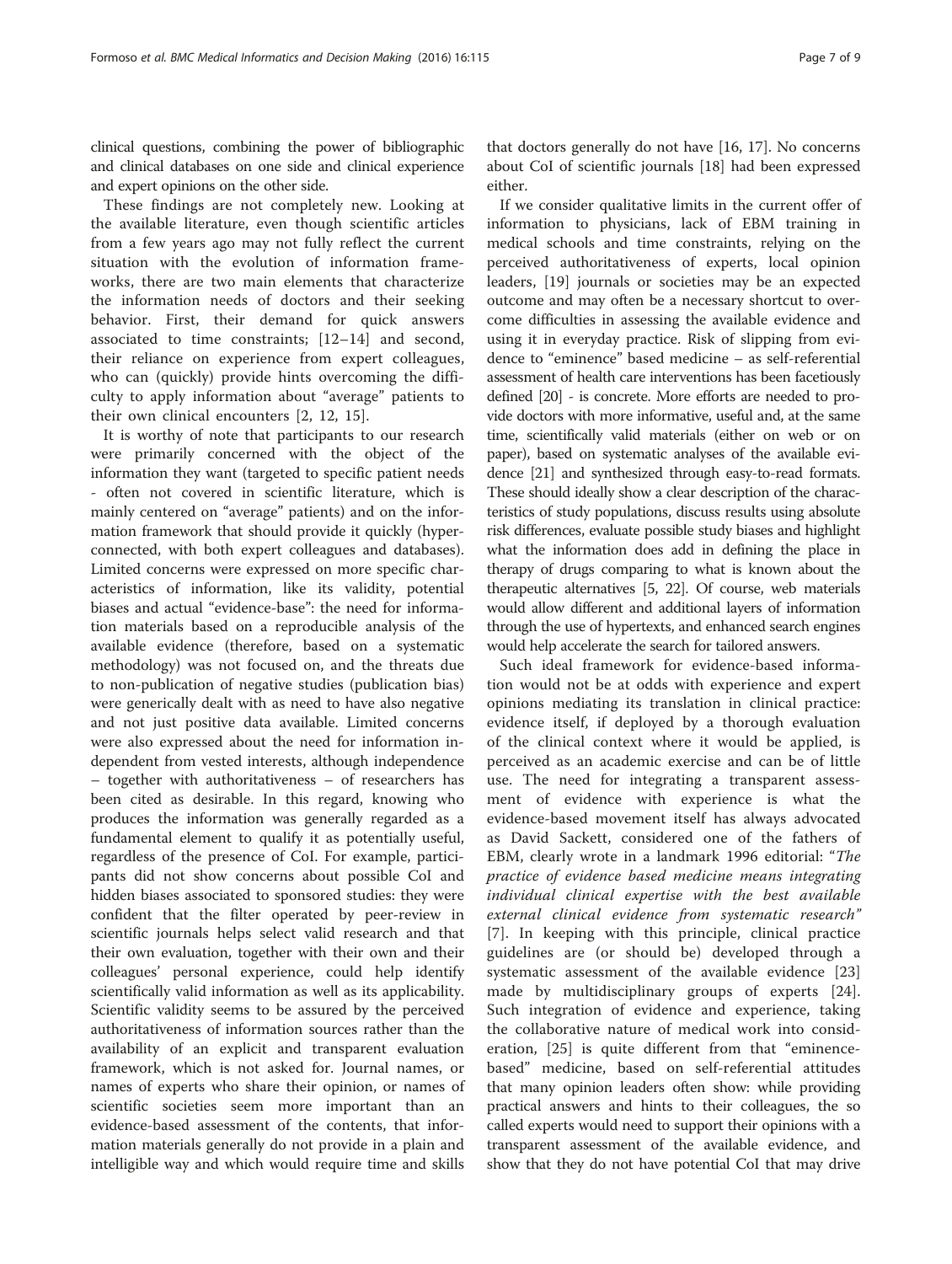<span id="page-7-0"></span>their opinions. This principle has been advocated for the development of clinical guidelines too, asking for clear disclosure of CoI and exclusion of experts with relevant and non-resolvable CoI [[24](#page-8-0)].

# Conclusion

This research suggests that institutional subjects who want to provide information to physicians should answer to a big challenge: providing quick, tailored and patient-centered answers through a transparent framework of available, comparative evidence, assessed for its validity and referred to the clinical context where it would be used, mediated by trusted experts with no relevant CoI who could help put the evidence in context; and favoring the exchange of information between practitioners. A big, big challenge, whose complexity had been already highlighted 20 years ago in a landmark paper by Richard Smith, where he weighted the "evergreen" role of experience from colleagues: [2]"… Probably there will be no single tool but a family of tools, and I suspect that, whatever sophisticated tools may be developed, the major source of information will remain colleagues". Transparency of information (in its selection and assessment) and of experts' CoI will be essential elements to consider for anybody who wants to compete on this field. As for specific key features, the development of evidence-based but uncomplicated information tools is already in a quite advanced stage in some countries like for example UK, Germany, Canada and the US. However, the development of relevant policies on CoI seems to be a general problem [\[26](#page-8-0), [27\]](#page-8-0). Not to forget that patient-centered answers will require more patient-centered research, [[28](#page-8-0), [29\]](#page-8-0) as our focus groups clearly indicated: participation of patients' representatives in multidisciplinary panels defining research priorities [[30](#page-8-0)] is an upstream requisite, so that information is not built on insubstantial grounds.

# Additional files

[Additional file 1:](dx.doi.org/10.1186/s12911-016-0355-7) Questionnaire. Description of data: 24-item questionnaire used for the quantitative survey. (RTF 371 kb)

[Additional file 2:](dx.doi.org/10.1186/s12911-016-0355-7) Topic guide for focus groups. Description of data: details about the structure of the focus groups and their contents, addressed through specific questions. (DOC 83 kb)

#### Acknowledgements

Doxa Institute carried out both the quantitative survey and the focus groups, synthesizing related data.

#### Funding

Fondazione Smith Kline. Via Fleming 2. 37135 Verona (Italy). The sponsor was involved during all phases of the project, meetings, writing the report, and in the decision to submit for publication. The corresponding author had full access to all the study data and had the final responsibility for the decision to submit for publication.

## Availability of data and materials

Specific data on the quantitative survey will be available from the authors on request. As for data on the focus groups, they have been collected through videos of each meeting and their use from third parts may not be allowed to safeguard participants' privacy.

#### Authors' contributions

GF provided relevant contribution to study design and to analysis and interpretation of data; wrote the manuscript. PR coordinated the study; participated to its design and to analysis and interpretation of data; provided comments on the final version of the manuscript. MB coordinated the study; participated to its design and to analysis and interpretation of data; provided comments on the final version of the manuscript. PB participated to study design; provided comments on the final version of the manuscript. GR participated to study design; provided comments on the final version of the manuscript. AC participated to study design; provided comments on the final version of the manuscript. PM provided relevant contribution to study design and to analysis and interpretation of data; provided relevant comments on the final version of the manuscript. All authors read and approved the final manuscript.

#### Competing interests

GF, PB, GR, AC and PM declare that they do not have competing interests. PR works for ViiV Healthcare, a global specialist HIV company dedicated to delivering advances in treatment and care for people living with HIV, and is a consultant for Fondazione Smith Kline, a no-profit cultural institution related to Glaxo Smith Kline.

MB works for Fondazione Smith Kline, a no-profit cultural institution related to Glaxo Smith Kline.

PR and MB declare that their position did not influence the transparent evaluation of physicians' opinions.

#### Consent for publication

Not applicable (individual answers were anonymized by Doxa Institute).

#### Ethics approval and consent to participate

Due to the nature of this research, no ethics committees' approval was required by the Italian law [\[31](#page-8-0)]. Specifically, this research did not involve patients or lay citizens and no health intervention had been administered to participants. Physicians' participation to the phone survey and focus groups was free and questions were not aimed at investigating sensitive issues like religious or political beliefs or sexual orientation, but just doctors' opinions on available information on pharmaceuticals and their suggestions on how to improve it. In other words, participants have actively chosen to complete the survey or to participate to focus groups. There were no financial or any kind of relationship between researchers/sponsors and participants that could have forced participation or biased the results.

#### Author details

<sup>1</sup>Pharmaceuticals and Medical Devices Area, Health and Social Policies Directorate, Emilia- Romagna Region, Bologna, Italy. <sup>2</sup>ViiV Healthcare, Verona Italy. <sup>3</sup>Fondazione Smith Kline, Verona, Italy. <sup>4</sup>Department of Infectious Diseases, Provincial Hospital Authority, Lecco, Italy. <sup>5</sup>Department of Infectious Diseases, Luigi Sacco Hospital, Milan, Italy. <sup>6</sup>Hospital Pharmacy, Provincial<br>Authority for Health Services, Trento, Italy. <sup>7</sup>Laboratory of Citizen Involvement in Health Care, IRCCS Mario Negri Institute of Pharmacological Research, Milan, Italy.

#### Received: 14 January 2016 Accepted: 19 August 2016 Published online: 01 September 2016

#### References

- 1. Gray JA. Where's the chief knowledge officer? BMJ. 1998;317:832.
- 2. Smith R. What clinical information do doctors need? BMJ. 1996;313:1062–8.
- 3. Beck J. Doctors' #1 Source for Healthcare Information: Wikipedia. The Atlantic, March 5 2014. [http://www.theatlantic.com/health/archive/2014/](http://www.theatlantic.com/health/archive/2014/03/doctors-1-source-for-healthcare-information-wikipedia/284206/) [03/doctors-1-source-for-healthcare-information-wikipedia/284206/](http://www.theatlantic.com/health/archive/2014/03/doctors-1-source-for-healthcare-information-wikipedia/284206/). Accessed 18 Aug 2016
- 4. Avorn J. Healing the Overwhelmed Physician. The New York Times, June 11 2013. [http://www.nytimes.com/2013/06/12/opinion/healing-the-overwhelmed](http://www.nytimes.com/2013/06/12/opinion/healing-the-overwhelmed-physician.html?_r=0)[physician.html?\\_r=0.](http://www.nytimes.com/2013/06/12/opinion/healing-the-overwhelmed-physician.html?_r=0) Accessed 18 Aug 2016